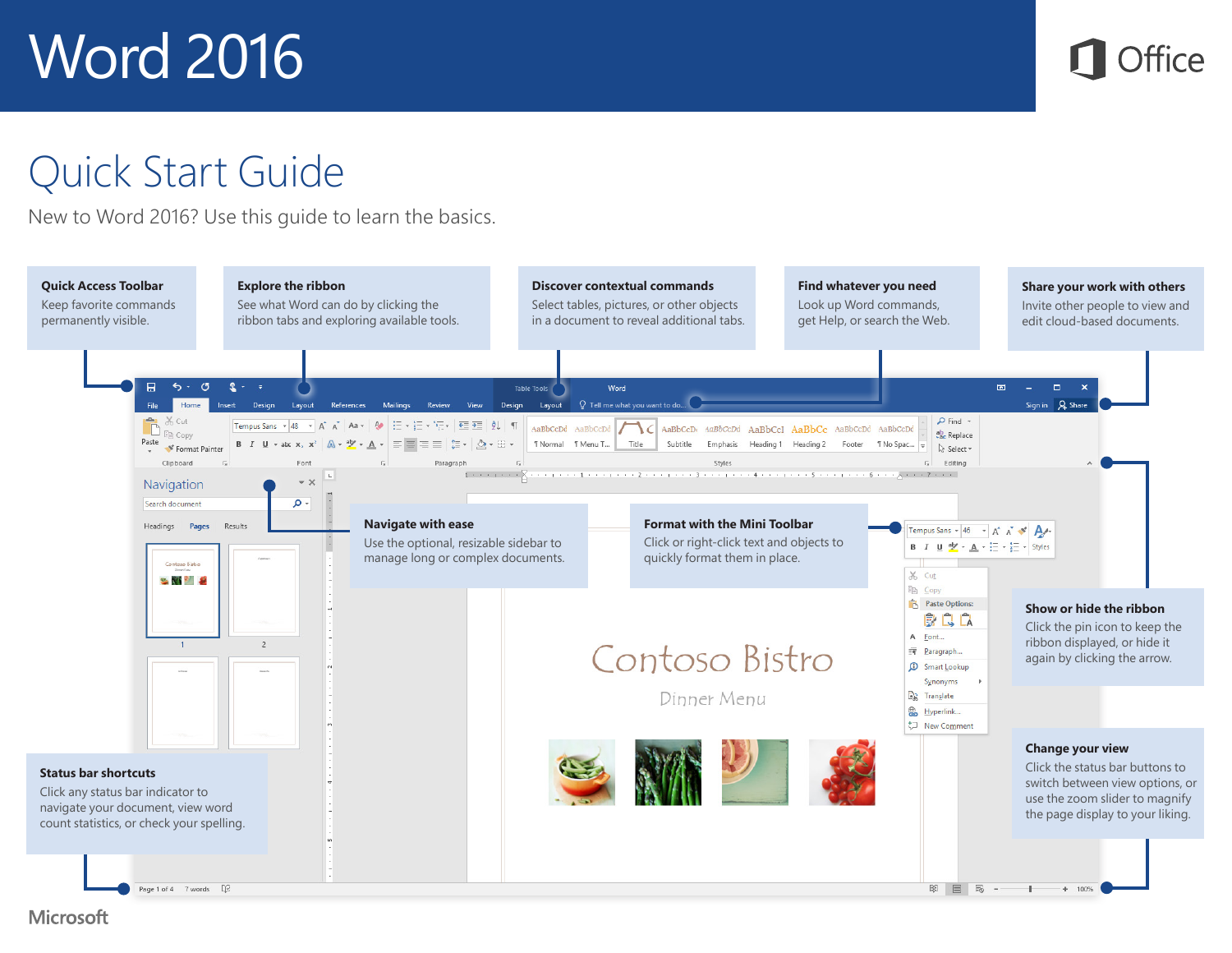

#### Create something

Begin with a **Blank document** to get right to work. Or save yourself a bunch of time by selecting and then customizing a template that resembles what you need. Click **File** > **New**, and then select or search for the template you want.

| Info    | New                                                                                                                                |
|---------|------------------------------------------------------------------------------------------------------------------------------------|
| New     |                                                                                                                                    |
| Open    | Search for online templates<br>م                                                                                                   |
| Save    | Suggested searches:<br>Business<br>Design Sets<br>Education<br>Event<br>Personal<br>Industry<br>Print                              |
| Save As | <b>FICKUR NAMED</b><br><b>MALAZZA PARA PARA DIA</b>                                                                                |
| Print   | →<br>that a face and in this of the most new is soon to result as<br><b>CARD COMPANY</b>                                           |
| Share   | and the state of the control of the control<br>-----<br><b>STATE</b>                                                               |
| Export  | <b>SPREAMS</b><br>$\sim$<br>Take a<br><b>START COMPANY</b><br>--------<br><b>STATISTICS</b><br><b>Service</b><br><b>CONTRACTOR</b> |
| Close   | <b>STATE</b><br>tour<br><b>Barnet Ave</b><br>$\sim$<br><b>Dentrois State</b>                                                       |
| Account | <b>Blank document</b><br>Welcome to Word<br>Resume                                                                                 |

#### Stay connected

Need to work on the go and across different devices? Click **File** > **Account** to sign in and access your recently used files anywhere, on any device, through seamless integration between Office, OneDrive, OneDrive for Business, and SharePoint.



#### Find recent files

Whether you only work with files stored on your PC's local hard drive or you roam across various cloud services, clicking **File** > **Open** takes you to your recently used documents and any files that you may have pinned to your list.

| $\leftarrow$ |                     |                                  |
|--------------|---------------------|----------------------------------|
| Info         | pen                 |                                  |
| New          | Recent              | Document.docx<br>Œ<br>Documents  |
| Open         |                     | Document.docx<br>۵È              |
| Save         | OneDrive<br>A       | Documents<br>Document.docx<br>a) |
| Save As      |                     | Documents<br>Document.docx       |
| Print        | Other Web Locations | Œ<br>Documents                   |
| Share        | This PC             | Document.docx<br>ď<br>Documents  |
| Export       | Add a Place         |                                  |
| Close        | Browse              |                                  |
| Account      |                     |                                  |

#### Discover contextual tools

You can make contextual ribbon commands available by selecting relevant objects in your document. For example, clicking within a table displays the **Table Tools** tab, which offers additional options for the **Design** and **Layout** of your tables.

|                                  |                          | <b>Table Tools</b> |                                                                        | Document - Word |                                 |
|----------------------------------|--------------------------|--------------------|------------------------------------------------------------------------|-----------------|---------------------------------|
| Review                           | <b>View</b>              | Design             | Layout                                                                 |                 | $Q$ Tell me what you want to do |
| ┯                                | $\overline{\phantom{a}}$ | ■                  | $\left[\begin{array}{c}\n\ddots \\ \ddots\n\end{array}\right]$ Height: |                 | $\boxplus$ Distribute Rows      |
| Merge<br>Split<br>Cells<br>Cells | Split<br>Table           | AutoFit<br>÷       | $\overline{\phantom{a}}$ Width:                                        | ∸               | Distribute Columns              |
| Merge                            |                          |                    |                                                                        | Cell Size       | 喧                               |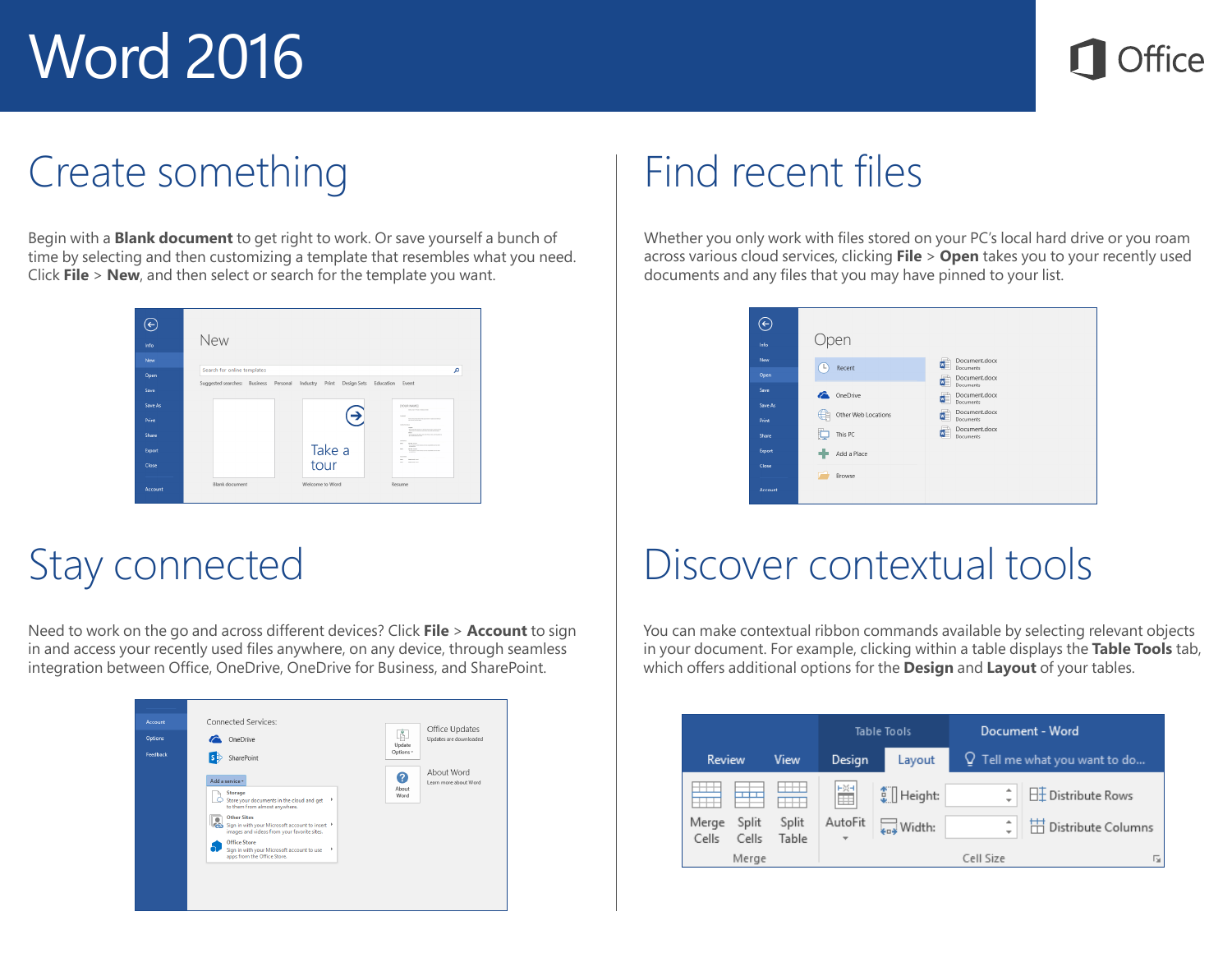

## Share your work with others

To invite others to view or edit your documents in the cloud, click the **Share** button in the top right corner of the app window. In the **Share** pane that opens, you can get a sharing link or send invitations to the people you select.

| Share                                                                                                                     |       |
|---------------------------------------------------------------------------------------------------------------------------|-------|
| Invite people                                                                                                             |       |
| <b>Malorie Potwin</b>                                                                                                     | ЕlЕ   |
| Can edit<br>÷                                                                                                             |       |
|                                                                                                                           |       |
|                                                                                                                           | Share |
| Katie Jordan<br>Owner                                                                                                     |       |
| Malorie, please have a look at these latest changes.<br>Need your feedback by the end of this week!<br>Send as attachment |       |

#### Review and track changes

Whether you just want to check spelling, keep your word count in check, or fully collaborate with other people, the **Review** tab unveils essential commands to track, discuss, and manage all of the changes made to your documents.



## See who else is typing

Co-authoring Word documents that are shared on OneDrive or on a SharePoint site happens in real-time, which means you can easily see where other authors are making changes in the same document that you're currently working in.

|  |  | <sup>l</sup> File   Home  Insert  Design  Layout  References  Mailings  Review  View , |  |  |
|--|--|----------------------------------------------------------------------------------------|--|--|
|  |  |                                                                                        |  |  |

The Contoso PK-388 is already living up to its reputation for ease of use and power. Industry testing results have been impressive, and critics are echoing those results with their own praise.

As the infographic below shows, according to industry testing, the Contoso PK-388 leads the way. Likewise, critics are excited by the PK-388 in terms of product quality, overall design, and feature set.

#### Format documents with style

The **Styles** pane lets you visually create, apply, and review the formatting styles in your current document. To open it, click the **Home** tab, and then click the small arrow in the lower right corner of the Styles gallery.